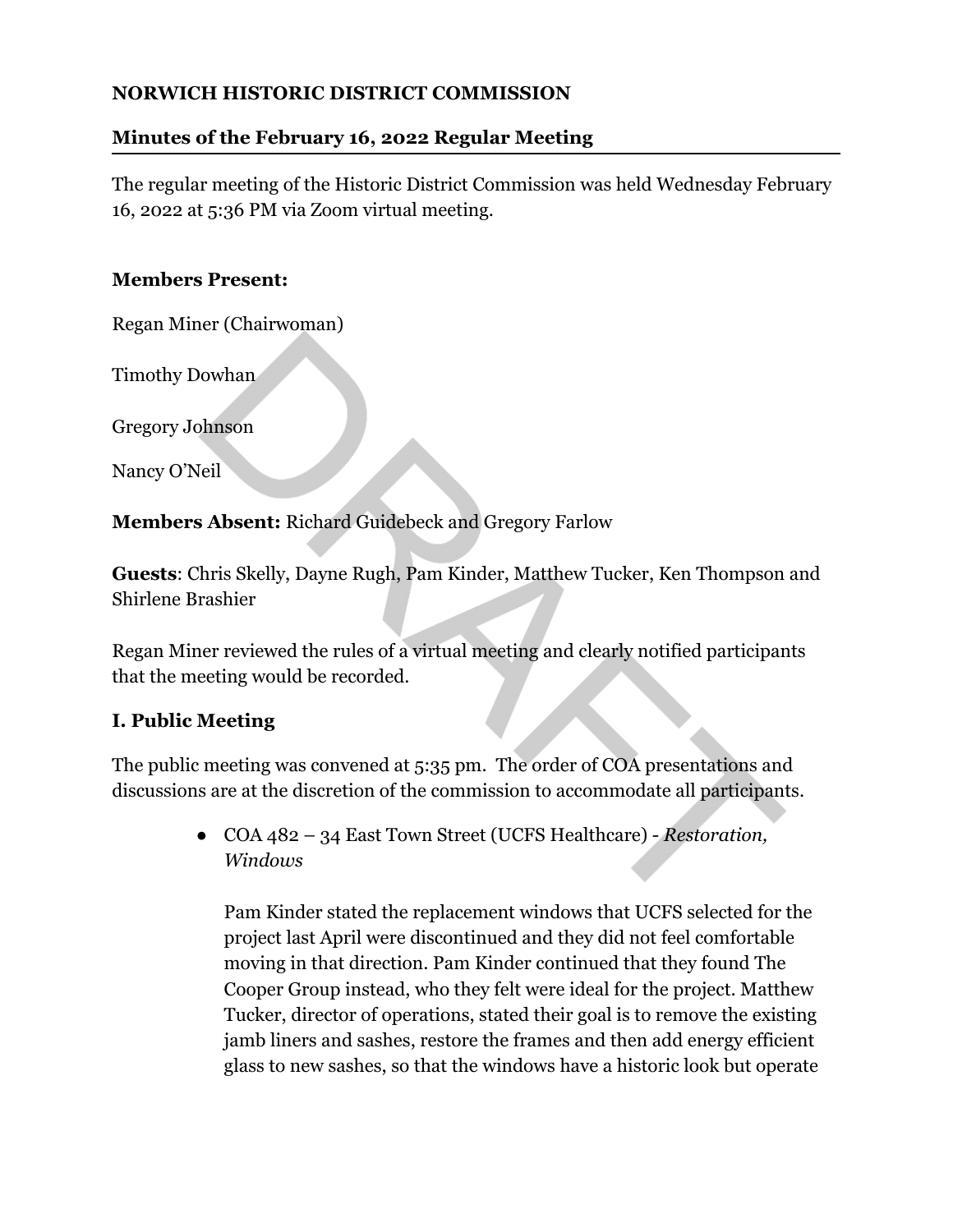and provide low maintenance energy efficiency. Matthew Tucker stated the new accoya wood sashes would not require storm windows and would have matching profiles. Matthew Tucker continued that the windows would be a fixed upper sash over an operable lower sash and that there would be an interior grill, but the window would look like a historic window. Matthew Tucker stated the windows would use their in house produced Liberty Restoration Glass which resembles historic glass. Ken Thompson, Senior Advisor of Operations at The Cooper Group, stated they would also restore the aluminum cladding and paint it to match the existing home color. Ken Thompson stated they would install a mechanical balancing system in the lower sash which would make the operation of the windows much smoother. Timothy Dowhan asked if the mechanism would replace the window counterweights which Ken Thompson stated was correct. Matthew Tucker clarified that the window would contain a single insulated glass unit with interior grill work but would also have grill work applied to the exterior. Ken Thompson stated all the windows would receive new weather stripping including the fixed upper sash. Regan Miner asked what the timeline of the project would be. Pam Kinder responded their goal would be to begin the work approximately 30 to 45 days from COA approval.

● COA 483 – 44 East Town Street (Shirlene Brashier) - *New Construction, Perimeter*

Shirlene Brashier stated she is looking to replace one handrail on the small staircases in front of her home per the request of her insurance company. Shirlene Brashier stated she would use All Time Manufacturing to get the job completed. Gregory Johnson asked if hand rails existed previously to which Shirlene Brashier responded it appeared so but there was no way to tell what style or material they were. Timothy Dowhan asked if the railing would attach to the home or the steps. Shirlene Brashier responded the railing would be attached to the granite steps. Shirlene Brashier stated the railing would be aluminum with a square cap, similar to others in the neighborhood. Discussion ensued regarding insurance requirements and which side of the staircase was best for the railing. Timothy Dowhan questioned if there are any code requirements in regards to which side of the staircase. Shirlene Brashier stated she would reach out to the city building officials.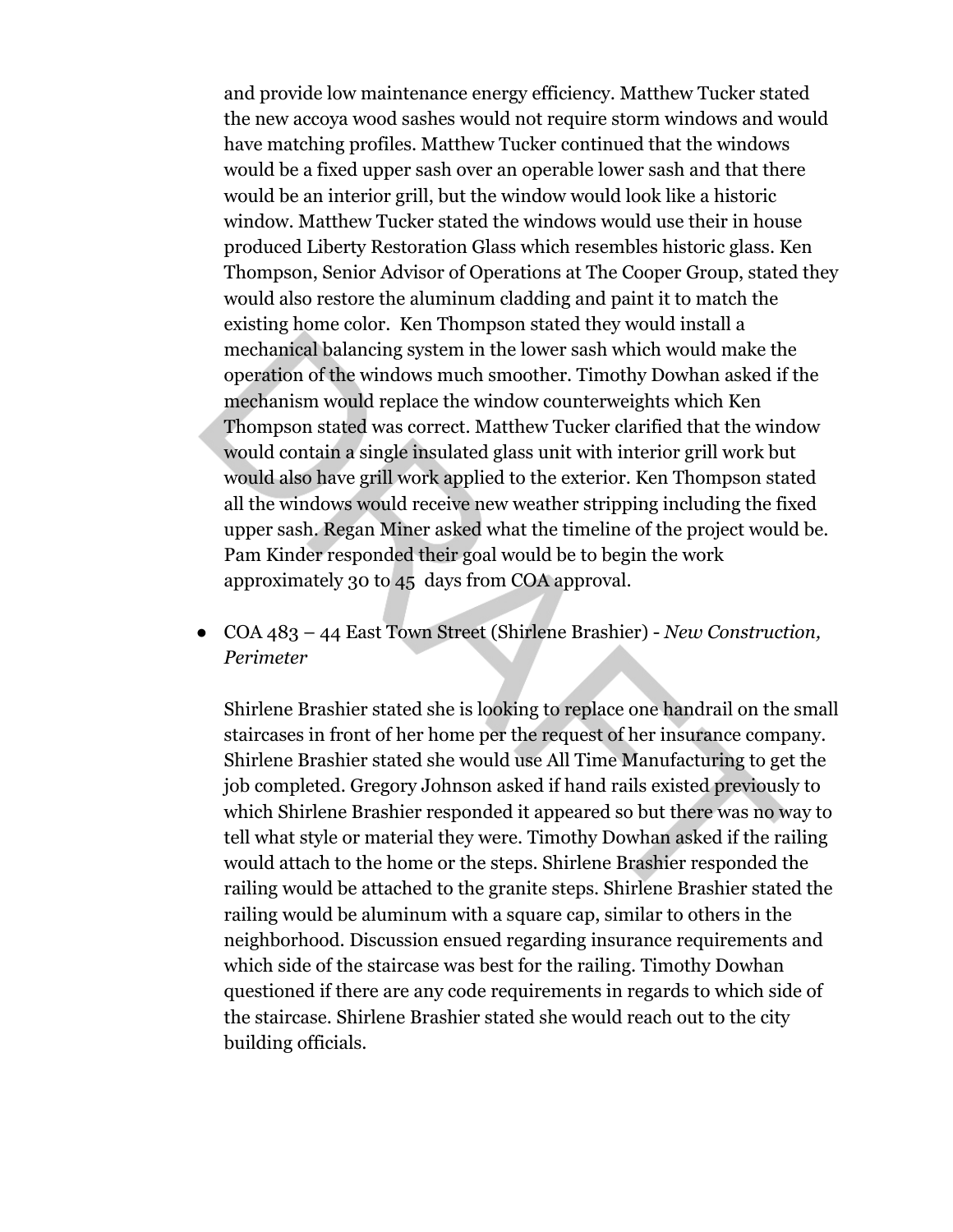● COA 484 – 67 East Town Street (Dayne Rugh) - *New Construction, Perimeter*

Dayne Rugh stated he is looking to replace the fence in rear of his property with the addition of a gate that will allow access between the rear property and 69 East Town Street; the Norwich Heritage & Regional Visitors' Center. Dayne Rugh stated the path between the properties belongs to 67 East Town Street, however, since moving in, he has realized it is difficult to delineate the property lines and has often found people looking for the school house wandering in his back yard. Dayne Rugh explained the proposed gate would assist in guiding traffic in the correct direction. Dayne Rugh stated the proposed fence would be composed of six foot by eight foot privacy fence panels with a matching gate, and would replace the existing small fence panel that covers his garbage cans. Greg Johnson asked if the 67 East Town Street property line extended to the schoolhouse which Dayne Rugh responded it did. Dayne Rugh stated the fence would not impact the actual structure of the schoolhouse as there was a meter located on the adjacent side to his property, which would remain accessible.

● Review of the final draft of the Historic District Commission Design Guidelines by Consultant Chris Skelly

Gregory Johnson asked where the guidelines landed as far as incorporating 'shall' versus 'should' language. Chris Skelly responded that the only place the language came up was when quoting directly from the Secretary of the Interior Standards, as he tried to avoid using either word within the guidelines. Chris Skelly stated he included the quote to clarify what the standards are and that section also discusses how the standards are meant to be guidelines, not requirements. Timothy Dowhan asked what the guidelines stated in regard to emergency COA applications. Chris Skelly stated the emergency application portion was omitted. Regan Miner explained that upon speaking to the SHPO and city attorney it made the most sense to pull the language entirely. Regan Miner added that Attorney Michael Driscoll did ask for some verbiage to be added to the COA flow chart. Regan Miner stated she would put copies of the guidelines in city hall and the building department.

#### **II. Regular Meeting**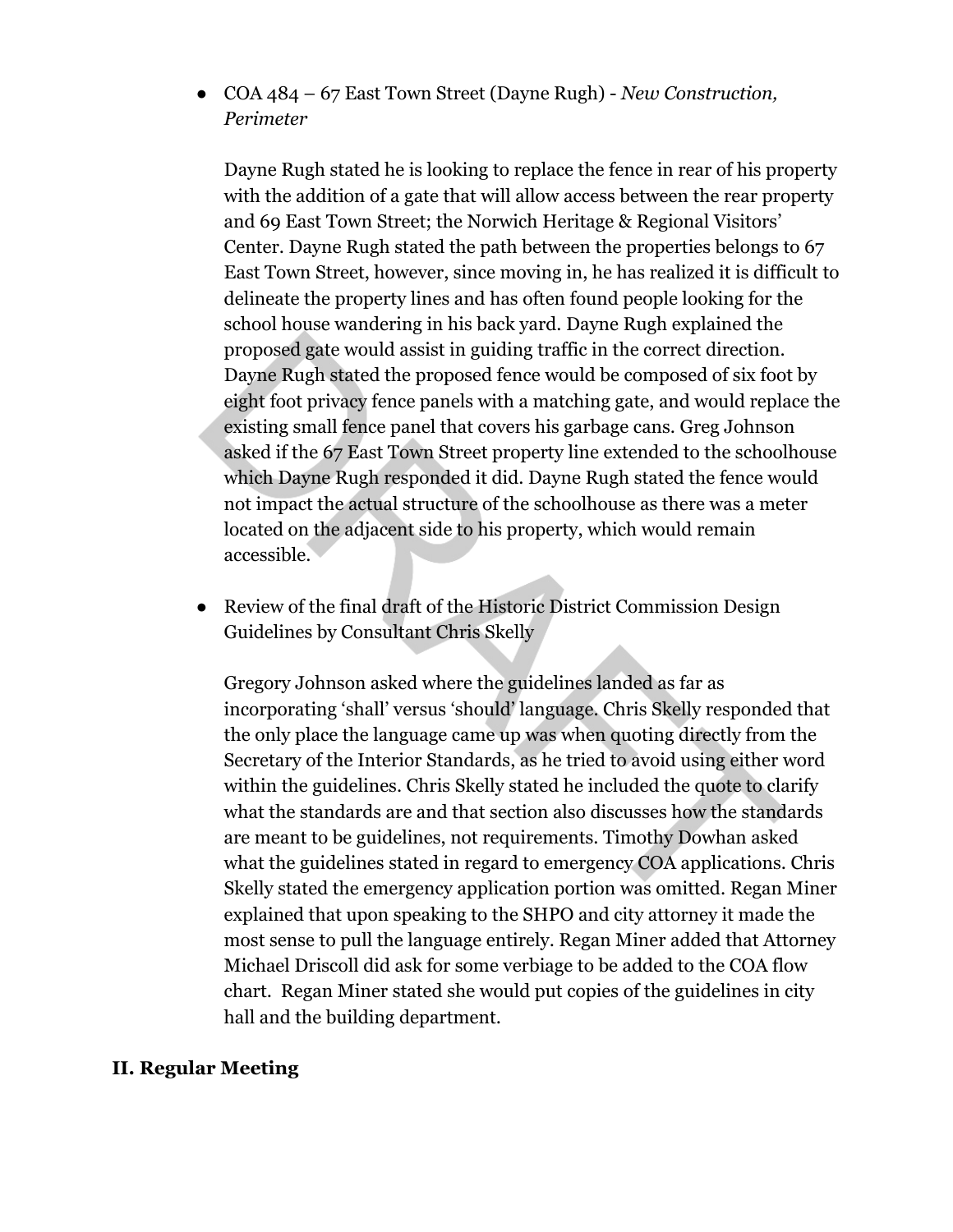The regular meeting was convened at 5:59 PM.

## **A. Action on COA's**

● COA 482 – 34 East Town Street (UCFS Healthcare) - *Restoration, Windows*

Gregory Johnson made a motion to accept the COA as submitted and presented. Nancy O'Neil seconded. Nancy O'Neil, Gregory Johnson, Timothy Dowhan and Regan Miner voted in favor. The motion passed unanimously.

● COA 483 – 44 East Town Street (Shirlene Brashier) - *New Construction, Perimeter*

Timothy Dowhan made a motion to accept the COA as submitted and presented, per meeting city code requirements. Gregory Johnson seconded. Nancy O'Neil, Gregory Johnson, Timothy Dowhan and Regan Miner voted in favor. The motion passed unanimously.

● COA 484 – 67 East Town Street (Dayne Rugh) - *New Construction, Perimeter*

Nancy O'Neil made a motion to accept the COA as written and presented. Gregory Johnson seconded. Gregory Johnson noted that typically the fences on the properties aligning the Norwichtown Green were low, picket-style that allow for visibility of the home. Discussion ensued regarding fence height. Nancy O'Neil, Gregory Johnson and Timothy Dowhan voted in favor. Regan Miner abstained. The motion passed.

● Final Historic District Commission Design Guidelines by Consultant Chris Skelly

Timothy Dowhan motion to approve the design guidelines as written, including pending grammatical changes made by Regan Miner and Chris Kelly. Gregory Johnson seconded. Nancy O'Neil, Gregory Johnson, Timothy Dowhan and Regan Miner voted in favor. The motion passed unanimously.